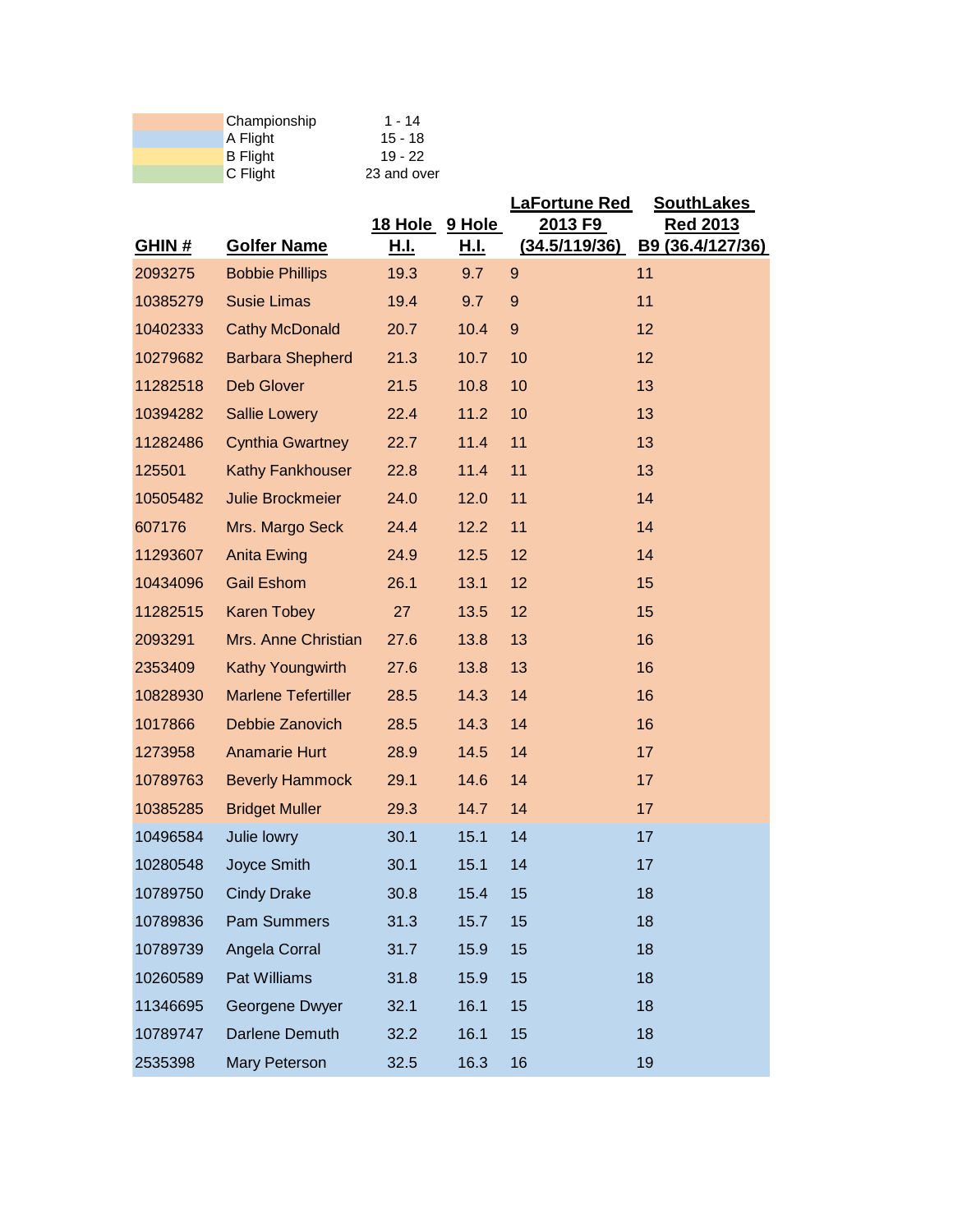| 10797569 | <b>Dixie Mitchell</b>   | 33.2 | 16.6 | 16 | 19 |
|----------|-------------------------|------|------|----|----|
| 10790607 | Jeanne Reitz            | 33.8 | 16.9 | 16 | 19 |
| 10789842 | Willie Sue Wade         | 34.2 | 17.1 | 17 | 20 |
| 10789736 | Linda Conley            | 34.3 | 17.2 | 17 | 20 |
| 2002151  | Jackie Lewis            | 35.1 | 17.6 | 17 | 20 |
| 1273954  | <b>Kay Green</b>        | 36.2 | 18.1 | 18 | 21 |
| 10789758 | <b>Claudia Fritts</b>   | 37.3 | 18.7 | 18 | 21 |
| 10789725 | <b>Marilyn Brill</b>    | 37.4 | 18.7 | 18 | 21 |
| 2932451  | Pat May                 | 38.1 | 19.1 | 19 | 22 |
| 10797358 | <b>Brenda Goins</b>     | 38.2 | 19.1 | 19 | 22 |
| 10898046 | <b>Janet Murphy</b>     | 38.4 | 19.2 | 19 | 22 |
| 10789753 | Janis Ferguson          | 38.7 | 19.4 | 19 | 22 |
| 2258156  | <b>Pris Brown</b>       | 38.8 | 19.4 | 19 | 22 |
| 10789785 | <b>Martha Phillips</b>  | 38.8 | 19.4 | 19 | 22 |
| 11293602 | genie strakal           | 38.8 | 19.4 | 19 | 22 |
| 11282499 | <b>Vicki Schaff</b>     | 39.5 | 19.8 | 19 | 23 |
| 10880075 | <b>Priscilla Harris</b> | 40.0 | 20.0 | 20 | 23 |
| 10789749 | <b>Ellen Doyle</b>      | 40.2 | 20.1 | 20 | 23 |
| 10789782 | <b>Kathleen Owen</b>    | 40.5 | 20.3 | 20 | 23 |
| 10414742 | <b>Elaine McDonald</b>  | 40.7 | 20.4 | 20 | 23 |
| 10789764 | <b>Tippy Hawkins</b>    | 41.0 | 20.5 | 20 | 23 |
| 10789845 | <b>Sue Warner</b>       | 41.3 | 20.7 | 20 | 24 |
| 2640718  | Joyce Johnson           | 41.9 | 21.0 | 21 | 24 |
| 10789766 | Janice Holka            | 42.5 | 21.3 | 21 | 24 |
| 10934476 | Joanna Bentley          | 42.7 | 21.4 | 21 | 24 |
| 11110012 | <b>Mary Walters</b>     | 43.2 | 21.6 | 21 | 25 |
| 10789829 | <b>Glenna Stark</b>     | 43.6 | 21.8 | 21 | 25 |
| 10789830 | <b>Linda Stubbs</b>     | 44.1 | 22.1 | 22 | 25 |
| 11282508 | <b>Cheryl Gathright</b> | 44.4 | 22.2 | 22 | 25 |
| 10789839 | <b>Pat Swift</b>        | 44.4 | 22.2 | 22 | 25 |
|          | Pat Henry               | 45.4 | 22.7 |    |    |
| 10789769 | <b>Bettye Jackson</b>   | 45.7 | 22.9 | 23 | 26 |
| 10789777 | <b>Cathy LeMaire</b>    | 46.4 | 23.2 | 23 | 26 |
| 10789756 | <b>Blythe Fowler</b>    | 48.4 | 24.2 | 24 | 28 |